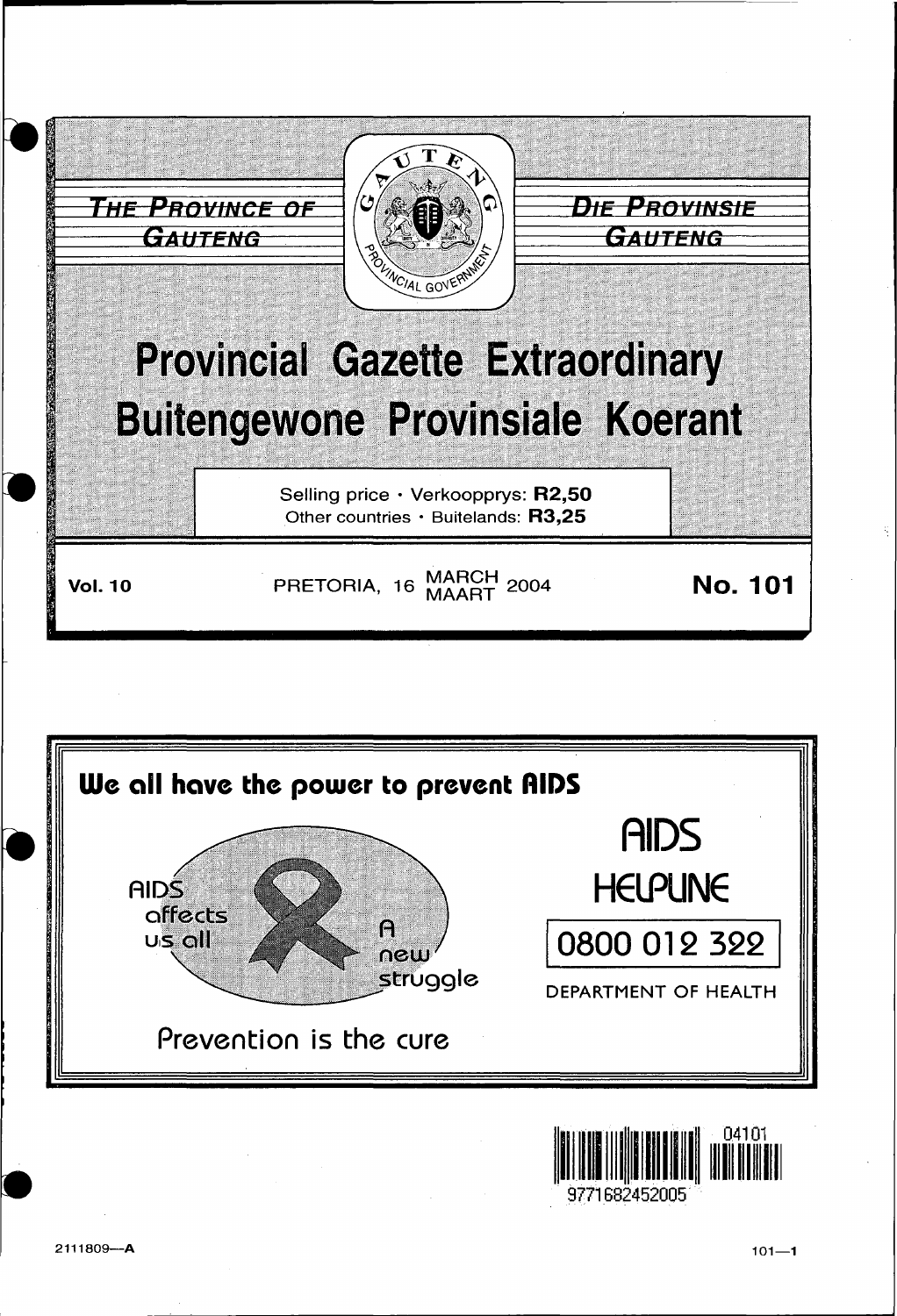No.

## ~~~~~~~~~~~~~~~~~~~- **CONTENTS • INHOUD**

*Page Gazette*  No. No.

#### **LOCAL AUTHORITY NOTICES**

| 457 Town-planning and Townships Ordinance (15/1986): Ekurhuleni Metropolitan Municipality: Declaration as an |     |
|--------------------------------------------------------------------------------------------------------------|-----|
|                                                                                                              | 101 |
|                                                                                                              | 101 |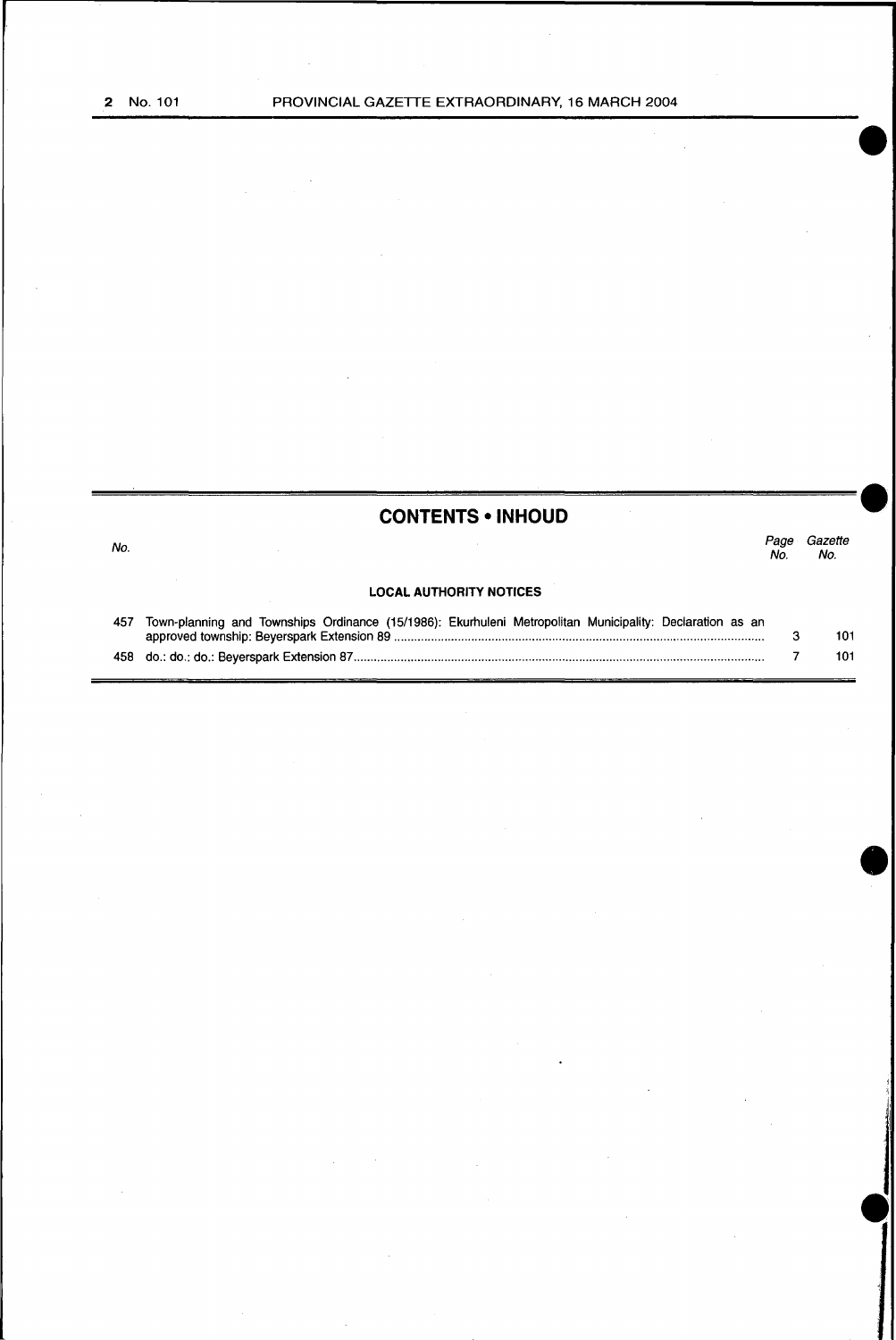## **LOCAL AUTHORITY NOTICES**

### **LOCAL AUTHORITY NOTICE 457**

#### **EKURHULENI METROPOLITAN MUNICIPALITY**

#### **PROPOSED BEYERSPARK EXTENSION 89 TOWNSHIP: DECLARATION AS AN APPROVED TOWNSHIP AND AMENDMENT OF THE BOKSBURG TOWN PLANNING SCHEME. 1991**

In terms of the provisions of section 103(1) of the Town-planning and Townships Ordinance, 1986, the Ekurhuleni Metropolitan Municipality hereby declares Beyerspark Extension 89 township, situated on Portion 131 (a portion of Portion 20) of the farm Klipfontein 83 IR, to be an approved township, subject to the conditions set out in the schedule hereto.

#### **SCHEDULE**

Conditions under which the application made by VANWYK LAND DEVELOPMENT CORPORATION (PROPRIETARY) LIMITED in terms of the provisions of the Town-planning and Townships Ordinance, 1986 (Ordinance 15 of 1986) for permission to establish a township on Portion 131 (a portion of Portion 20) of the farm Klipfontein 83 IR, Gauteng, has been approved.

- 1. CONDITIONS OF ESTABLISHMENT:
- 1.1 NAME:

The name of the township shall be Beyerspark Extension 89.

#### 1.2 DESIGN: The township shall consist of the erven and a street as indicated on General Plan S.G. No.8261/2003.

#### 1.3 DISPOSAL OF EXISTING CONDITIONS OF TITLE:

All erven shall be made subject to existing conditions of title and the reservation of rights to minerals excluding a servitude of right of way in favour of the public 4,72 metres wide, all along the western boundary of Portion 131 (a portion of Portion 20) of the farm Klipfontein 83 IR, as will more fully appear from the diagram of the said portion attached to the Certificate of Registered Title No. 15103/1936, which servitude affects Goodman Road only.

#### 1.4 ENDOWMENTS:

The township owner shall, in terms of the provisions of section 98(2) and (3) of the Town-planning and Townships Ordinance, 1986, pay to the local authority in cash a lump sum endowment of R51 602,46 (VAT inclusive) which amount shall be used by the local authority for the provision of roads and/or stormwater drainage systems in or for the township and pay to the local authority in cash a lump sum endowment of R40 000,00 which amount shall be used by the local authority for the provision of land for parks and/or open spaces.

Such endowments shall be payable in terms of the provisions of section 81 read with section 95 of the said ordinance.

#### 1.5 REGISTRATION OF RIGHT-OF-WAY SERVITUDE AND RESTRICTION ON DEVELOPMENT AND TRANSFER OF ALL ERVEN IN THE TOWNSHIP:

The development and transfer of all erven in the township shall not be permitted unless prior to or simultaneously with the first transfer of the first erf to be transferred by the township owner, the township owner registers a perpetual servitude of right-of-way, at least 16m wide, along a route to be agreed to by Lea Magdalena Catharina Griessel (Identity Number 160807 0019 087) and the township owner and the homeowners association of the township over Portion 30 of the farm Klipfontein 83 IR and Remaining Extent of Portion 637 (a portion of Portion 75) of the farm Klipfontein 83 IR in favour of Erven 1706 and 1707 Beyerspark Extension 87 township and Erf 1795 Beyerspark Extension 89 township, the width of the said servitude and the conditions thereof to be to the satisfaction of the Executive Director: Roads, Transport and Civil Works (or his nominee) of the local authority: Provided that such width shall in no instance be less than 16m.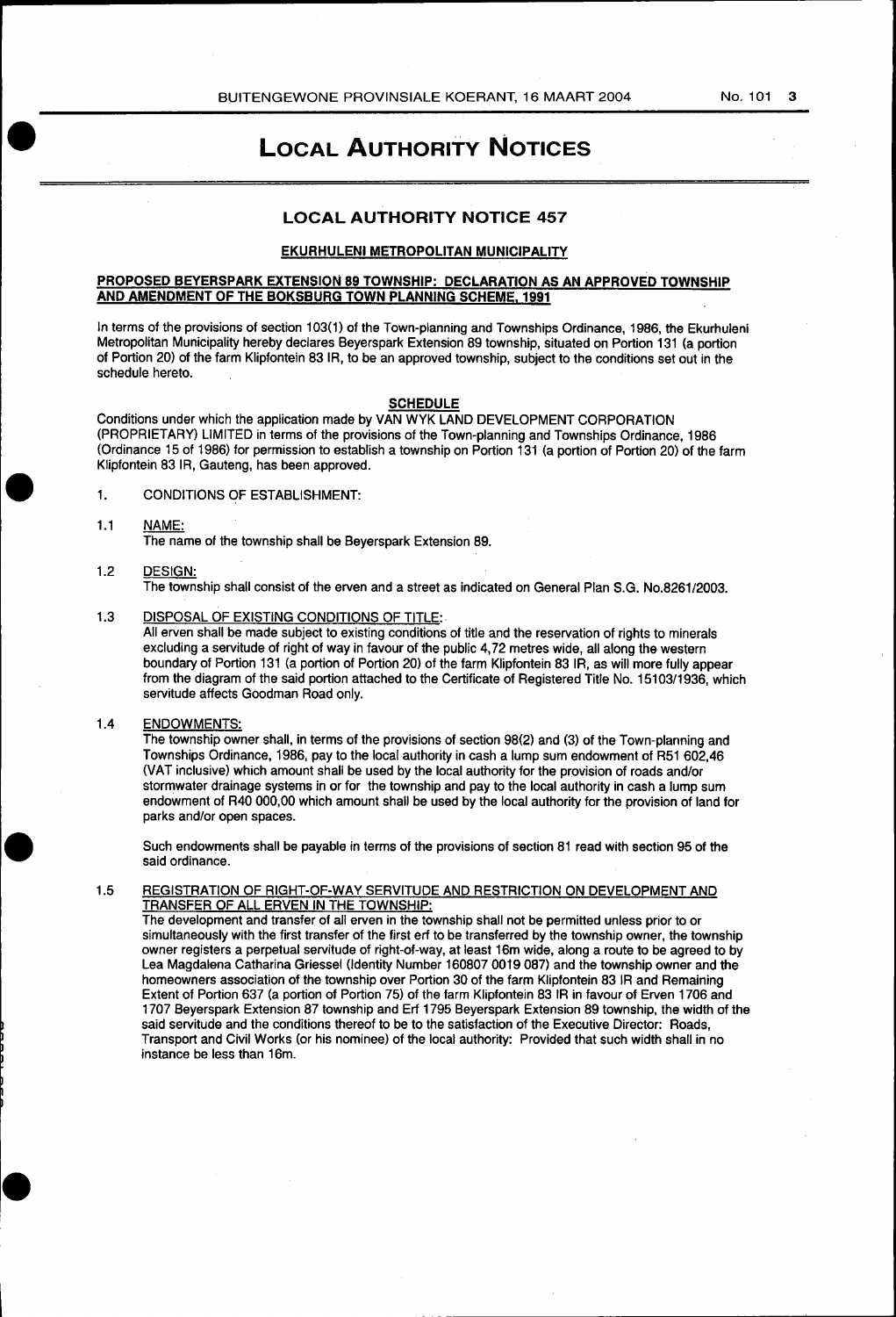- 1.6 REMOVAL OR REPLACEMENT OF MUNICIPAL SERVICES: If, by reason of the establishment of the township, it should become necessary to remove or replace any existing municipal services, the cost thereof shall be borne by the township owner.
- 1.7 ACCESS:

Ingress to the township and egress from the township shall be restricted to that portion of Erf 1795 (private road) between Erven 1782 and 1764 in the township.

2. CONDITIONS OF TITLE The erven in the township shall be subject to the following conditions imposed by the local authority in terms of the provisions of the Town-planning and Townships Ordinance, 1986:-

#### 2.1 ALL ERVEN EXCEPT ERF 1795 (PRIVATE ROAD):

- (a) The erf is subject to a servitude, 2 m wide, in favour of the local authority, for sewerage and other municipal purposes, along any two boundaries other than a street boundary, and in the case of a panhandle erf, an additional servitude for municipal purposes, 2 m wide, across the access portion of the erf, if and when required by the local authority: Provided that the local authority may dispense with any such servitude.
- (b) No building or other structure may be erected within the aforesaid servitude area, and no largerooted trees may be planted within the area of such servitude or within 2 m thereof.
- (c) The local authority shall be entitled to deposit temporarily on the land adjoining the aforesaid servitude such material as may be excavated by it during the course of the construction, maintenance or removal of such sewerage mains and other works as it, in its discretion, may deem necessary, and shall further be entitled to reasonable access to the said land for the aforesaid purpose, subject to any damage done during the process of the construction, maintenance or removal of such sewerage mains and other works being made good by the local authority.
- (d) The erf may not be transferred without the prior written consent of the Monte Cristo Homeowners Association (universitas personarum).
- (e) The erf is entitled to a right-of -way servitude over Erf 1795 (private road) in the township and over Erven 1706 and 1707 Beyerspark Extension 87 township.
- 2.2 ERF 1795 (PRIVATE ROAD):
	- (a) The erf is subject to a right-of-way servitude in favour of Erf 1764 up to and including Erf 1794 in the township.
	- (b) The erf is subject to a servitude for sewerage, water reticulation, electrical services (excluding street lights) and other municipal purposes in favour of the local authority.
	- (c) The erf is subject to a right-of-way servitude in favour of all the erven in Beyerspark Extension 87 township.
	- (d) The erf is entitled to a right-of-way servitude over Erven 1706 and 1707 Beyerspark Extension 87 township.

#### 2.3 NOTARIAL TIE OF ERVEN:

The township owner shall within six (6) months from the date of publication of this notice notarially tie Erven 1664, 1665 and 1666 Beyerspark Extension 87 township with Erven 1764, 1765 and 1766 Beyerspark Extension 89 township.

The Ekurhuleni Metropolitan Municipality hereby in terms of the provisions of section 125(1) of the Town-planning and Townships Ordinance, 1986, declares that it has adopted an amendment scheme being an amendment to the Boksburg Town Planning Scheme, 1991, relating to the land included in Beyerspark Extension 89 township. A copy of the said town-planning scheme as adopted is open for inspection at all reasonable times at the office of the Area Manager: Development Planning, Civic Centre, Boksburg and the office of the Head of Department, Development Planning and Local Government, Gauteng Provincial Government, Johannesburg. The said amendment scheme is known as Boksburg Amendment Scheme 1094.

**PAUL MAVI MASEKO:** CITY **MANAGER;** CIVIC CENTRE BOKSBURG: 14/19/3/83/89; 14/21/1/1094

**NOTICE NO. 18/2004** 

**•**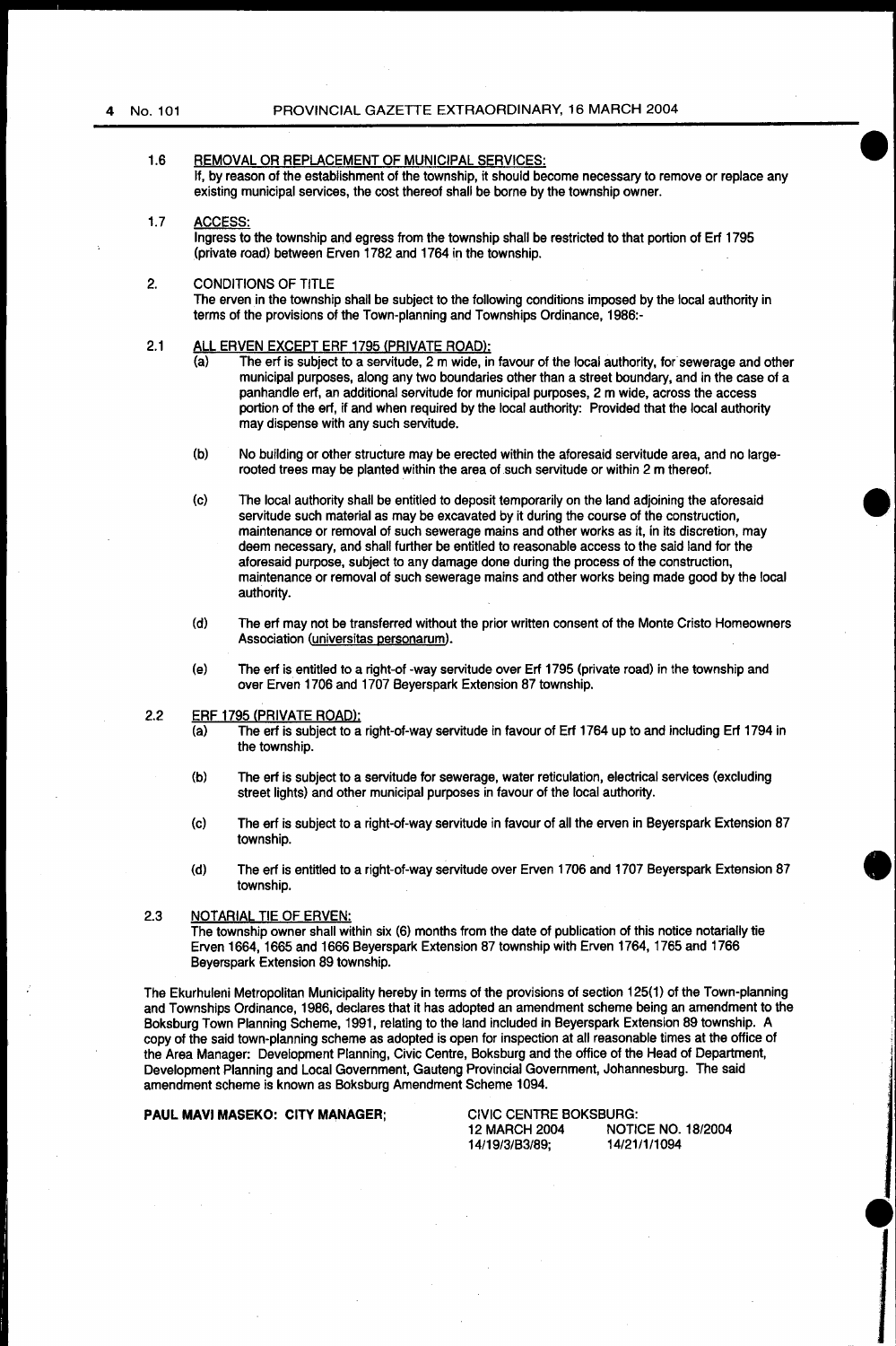Alban K

 $5 - 3 - 1$ 

### **PLAASLIKE BESTUURSKENNISGEWING 457**

#### **EKURHULENI METROPOLITAANSE MUNISIPALITEIT**

#### **VOORGESTELDE DORP BEYERSPARK UITBREIDING 89: VERKLARING TOT GOEDGEKEURDE DORP EN WYSIGING VAN DIE BOKSBURG DORPSBEPLANNINGSKEMA. 1991**

Ingevolge die bepalings van artikel 103(1) van die Ordonnansie op Dorpsbeplanning en Dorpe, 1986, verklaar die Ekurhuleni Metropolitaanse Munisipaliteit hierby die dorp Beyerspark Uitbreiding 89 galee op Gedeelte 131 ('n gedeelte van Gedeelte 20) van die plaas Klipfontein 83 JA Gauteng, tot 'n goedgekeurde dorp, onderworpe aan die voorwaardes uiteengesit in die bygaande bylae.

Voorwaardes waarop die aansoek gedoen deur VAN WYK LAND DEVELOPMENT CORPORATION (EIENDOMS) BEPERK ingevolge die bepalings van die Ordonnansie op Dorpsbeplanning en Dorpe, 1986 (Ordonnansie 15 van 1986) om toestemming om 'n dorp op Gedeelte 131 ('n gedeelte van Gedeelte 20) van die plaas Klipfontein 83 lA Gauteng, te stig, toegestaan is.

#### 1. STIGTINGSVOORW AARDES

1.1 NAAM:

Die naam van die dorp is Beyerspark Uitbreiding 89.

#### 1.2 ONTWERP:

Die dorp bestaan uit die erwe en 'n straat soos aangedui op Algemene Plan S.G. nr. 8261/2003.

#### 1.3 BESKIKKING OOR BESTAANDE TITELVOORWAARDES:

Aile erwe sal onderworpe gemaak word aan bestaande titelvoorwaardes met inbegrip van die voorbehoud van die regte op minerale uitgesonderd 'n serwituut van reg-van-weg ten gunste van die publiek 4, 72 m breed, allangs die westelike grens van Gedeelte 131 ('n gedeelte van Gedeelte 20) van die plaas Klipfontein 83 lA, soos meer volledig sal blyk uit die kaart van gemelde gedeelte aangeheg by Sertifikaat van Geregistreerde Titel nr. 15103/1936, welke gemelde serwituut slegs Goodmanweg raak.

#### 1.4 BEGIFTIGINGS:

Die dorpseienaar moet ingevolge die bepalings van artikel 98(2) en (3) van die Ordonnansie op Dorpsbeplanning en Dorpe, 1986, aan die plaaslike bestuur as begiftiging 'n globale bedrag van R51 602,46 (BTW ingesluit) in kontant betaal welke bedrag deur die plaaslike bestuur aangewend moet word vir die bou van strate en/of stormwaterdreineringstelsels in of vir die dorp en aan die plaaslike bestuur as begiftiging 'n globale bedrag van R40 000,00 in kontant betaal welke bedrag deur die plaaslike bestuur aangewend moet word vir die voorsiening van grond vir parke en/of openbare oop ruimtes.

Sodanige begiftigings is betaalbaar ooreenkomstig die bepalings van artikel 81 gelees met artikel 95 van die gemelde ordonnansie.

#### 1.5 REGISTRASIE VAN REG-VAN-WEG SERWITUUT EN BEPERKING OP DIE ONTWIKKELING EN OORDRAG VAN ALLE ERWE IN DIE DORP:

Die ontwikkeling en oordrag van alle erwe in die dorp sal nie toegelaat word nie tensy die dorpseienaar, vooraf of gelyktydig met die eerste oordrag van die eerste erf wat deur die dorpseienaar oorgedra sal word, 'n ewigdurende reg-van-weg serwituut, ten minste 16m wyd, registreer allangs 'n roete ooreengekom te word tussen Lea Magdalena Catharina Griessel (ldentiteitsnommer 160807 0019 087) en die dorpseienaar en die huiseienaarsvereniging van die dorp oor Gedeelte 30 van die plaas Klipfontein 831R en die Resterende Gedeelte van Gedeelte 637 ('n gedeelte van Gedeelte 75) van die plaas Klipfontein 831R ten gunste van Erwe 1706 en 1707 dorp Beyerspark Uitbreiding 87 en Erf 1795 dorp Beyerspark Uitbreiding 89, die wydte van die gemelde serwituut en die voorwaardes daarvan tot bevrediging te wees van die Uitvoerende Direkteur: Paaie, Vervoer en Siviele Werke (of sy genomineerde) van die plaaslike bestuur: Met dien verstande dat sodanige wydte in geen geval minder as 16m sal wees nie.

#### 1.6 VERWYDERING OF VERVANGING VAN MUNISIPALE DIENSTE:

Indien dit, as gevolg van die stigting van die dorp, nodig word om enige bestaande munisipale dienste te verwyder of te vervang, moet die koste daarvan deur die dorpseienaar gedra word.

#### 1.7 TOEGANG:

lngang na die dorp en uitgang van die dorp word beperk tot daardie gedeelte van Erf 1795 (private pad) tussen Erwe 1782 en 1764 in die dorp.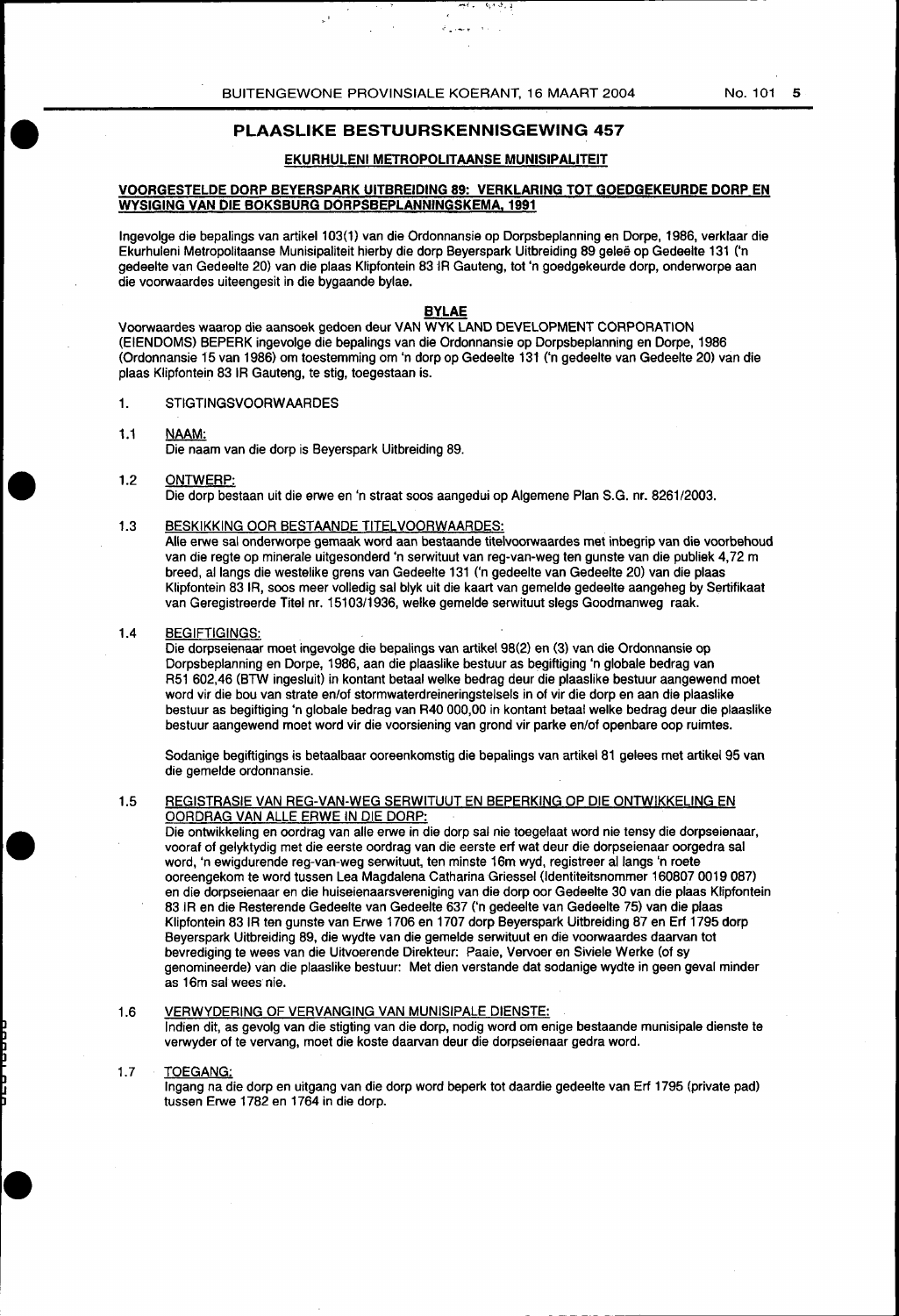#### 2. TITELVOORWAARDES:

Die erwe is onderworpe aan die volgende voorwaardes opgele deur die plaaslike bestuur ingevolge die bepalings van die Ordonnansie op Dorpsbeplanning en Dorpe, 1986:-

#### 2.1 ALLE ERWE BEHALWE ERF 1795 (PRIVAAT PAD)

- (a) Die erf is onderworpe aan 'n serwituut, 2m breed, vir riolering en ander munisipale doeleindes, ten gunste van die plaaslike bestuur, langs enige twee grense, uitgesonderd 'n straatgrens, en in die geval van 'n pypsteelerf, 'n addisionele serwituut vir munisipale doeleindes, 2m breed, oor die toegangsgedeelte van die erf, indien en wanneer verlang deur die plaaslike bestuur: Met dien verstande dat die plaaslike bestuur van enige sodanige serwituut mag afsien.
- (b) Geen gebou of ander struktuur mag binne die voormelde serwituutgebied opgerig word nie, en geen grootwortelbome mag binne die gebied van sodanige serwituut, of binne 'n afstand van 2m daarvan, geplant word nie.
- (c) Die plaaslike bestuur is geregtig om enige materiaal wat deur hom uitgegrawe word tydens die aanleg, onderhoud of verwydering van sodanige rioolhoofpypleidings en ander werke wat hy na goeddunke noodsaaklik ag, tydelik te plaas op die grond wat aan die voormelde serwituut grens en voorts is die plaaslike bestuur geregtig tot redelike toegang tot genoemde grond vir die voormelde doel, onderworpe daaraan dat die plaaslike bestuur enige skade vergoed wat gedurende die aanleg, onderhoud of verwydering van sodanige rioolhoofpypleidings en ander werke veroorsaak mag word.
- (d) Die erf mag nie sonder die voorafverkree geskrewe toestemming van die Monte Cristo Huiseienaarsvereniging (universitas personarum) getransporteer word nie.
- (e) Die erf is geregtig op 'n reg-van-weg serwituut oor Erf 1795 (private pad) in die dorp.

#### 2.2 ERF 1795 (PRIVATE PAD)

- (a) Die erf is onderworpe aan 'n reg-van-weg serwituut ten gunste van Erwe 1764 tot en met 1794 in die dorp.
- (b) Die erf is onderworpe aan 'n serwituut vir riolering, waterretikulasie, elektriese dienste (behalwe straatligte) en ander munisipale doeleindes ten gunste van die plaaslike bestuur.

#### 2.3 NOTARieLE VERBINDING VAN ERWE:

Die dorpseienaar moet binne ses (6) maande vanaf die datum van publikasie van hierdie kennisgewing Erwe 1664, 1665 en 1666 Beyerspark Uitbreiding 87 notarieel verbind met Erwe 1764, 1765 en 1766 dorp Beyerspark Uitbreiding 89.

Die Ekurhuleni Metropolitaanse Munisipaliteit verklaar hiermee ingevolge die bepalings van artikel 125(1) van die Ordonnansie op Dorpsbeplanning en Dorpe, 1986, dat dit 'n wysiging van die Boksburg Dorpsbeplanningskema 1991, wat betrekking het op die grond ingesluit in die dorp Beyerspark Uitbreiding 89 aanvaar het. 'n Afskrif van die gemelde dorpsbeplanningskema soos aanvaar, lê te alle redelike tye ter insae in die kantoor van die Areabestuurder: Stedelike Beplanning, Burgersentrum, Boksburg en die kantoor van die Hoof van Departement, Departement Ontwikkelingsbeplanning en Plaaslike Regering, Gauteng Provinsiale Regering, Johannesburg. Die gemelde wysigingskema staan bekend as Boksburg Wysigingskema 1094.

**PAUL MAVI MASEKO: STADSBESTUURDER;** BURGERSENTRUM BOKSBURG: 14/19/3/B3/89;

KENNISGEWING NR. 18/2004<br>14/21/1/1094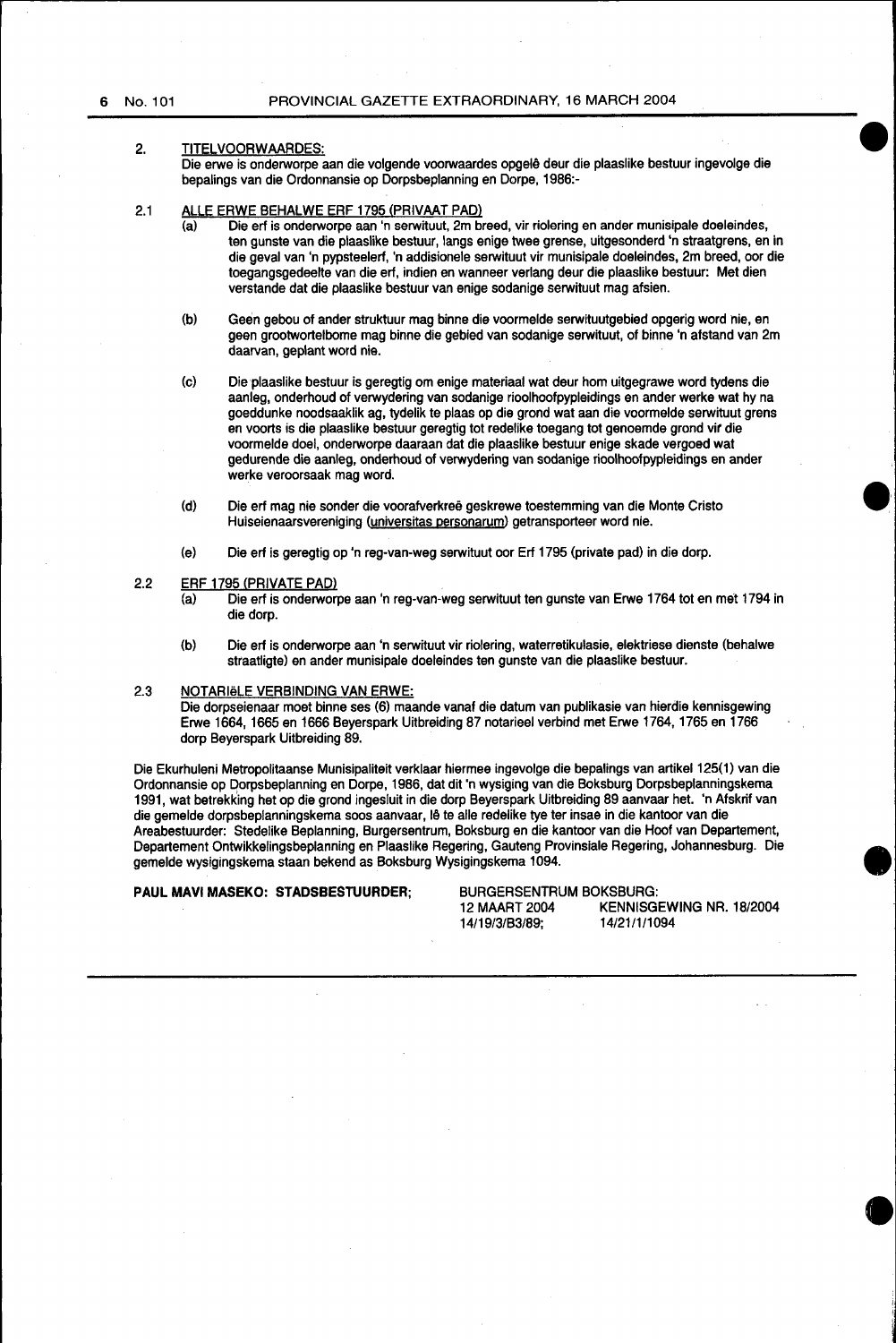### **LOCAL AUTHORITY NOTICE 458**

#### **EKURHULENI METROPOLITAN MUNICIPALITY: PROPOSED BEYERSPARK EXTENSION 87 TOWNSHIP: DECLARATION AS AN APPROVED TOWNSHIP AND AMENDMENT OF THE BOKSBURG TOWN-PLANNING SCHEME, 1991**

In terms of the provisions of section 103(1) of the Town-planning and Townships Ordinance, 1986, the Ekurhuleni Metropolitan Municipality hereby declares Beyerspark Extension 87 township, situated on Portion 770 (a portion of Portion 637) of the farm Klipfontein 83 I.R., to be an approved township, subject to the conditions set out in the schedule hereto.

#### **SCHEDULE**

Conditions under which the application made by VANWYK LAND DEVELOPMENT CORPORATION (PROPRIETARY) LIMITED in terms of the provisions of the Town-planning and Townships Ordinance, 1986 (Ordinance 15 of 1986) for permission to establish a township on Portion 770 (a portion of Portion 637) of the farm Klipfontein 831. R., Gauteng, has been approved.

1. CONDITIONS OF ESTABLISHMENT:

1.1 NAME:

The name of the township shall be Beyerspark Extension 87.

1.2 DESIGN:

The township shall consist of the erven and a street as indicated on General Plan S.G. No.8260/2003.

#### 1.3 DISPOSAL OF EXISTING CONDITIONS OF TITLE:

All erven shall be made subject to existing conditions and servitudes, if any, including the reservation of rights to minerals.

#### 1.4 ENDOWMENTS:

The township owner shall, in terms of the provisions of section 98(2) and (3) of the Town-planning and Townships Ordinance, 1986, pay in cash a lump sum endowment of R237 847,98 (VAT inclusive) to the local authority which amount shall be used by the local authority for roads and storm-water drainage systems in or for the township and pay to the local authority in cash a lump sum endowment of R35 000,00 which amount shall be used by the local authority for the provision of land for parks and/or public open spaces.

Such endowments shall be payable in terms of the provisions of section 81 read with section 95 of the said ordinance.

#### 1.5 REGISTRATION OF RIGHT-OF-WAY SERVITUDE AND RESTRICTION ON DEVELOPMENT AND TRANSFER OF ALL ERVEN IN THE TOWNSHIP:

The development and transfer of all erven in the township shall not be permitted unless simultaneously with the first transfer of the first erf to be transferred by the township owner, the township owner registers a perpetual servitude of right-of-way, at least 16m wide, along a route to be agreed to by Lea Magdalena Catharina Griessel (Identity Number 160807 0019 087) and the township owner and the Homeowners Association of the township over Portion 30 of the farm Klipfontein 83 IR and Remaining Extent of Portion 637 (a portion of Portion 75) of the farm Klipfontein 83 IR in favour of Erven 1706 and 1707 in the township and Erf 1795 Beyerspark Extension 89 township, the width of the said servitude and the conditions thereof to be to the satisfaction of the Executive Director: Roads, Transport and Civil Works (or his nominee) of the local authority: Provided that such width shall in no instance be less than 16m.

#### 1.6 ACCEPTANCE AND DISPOSAL OF STORM-WATER:

The township owner shall arrange for the drainage of the township to fit in with that of the proposed Road K94 and for storm-water running off or being diverted from the said road to be received and disposed of to the satisfaction of the local authority.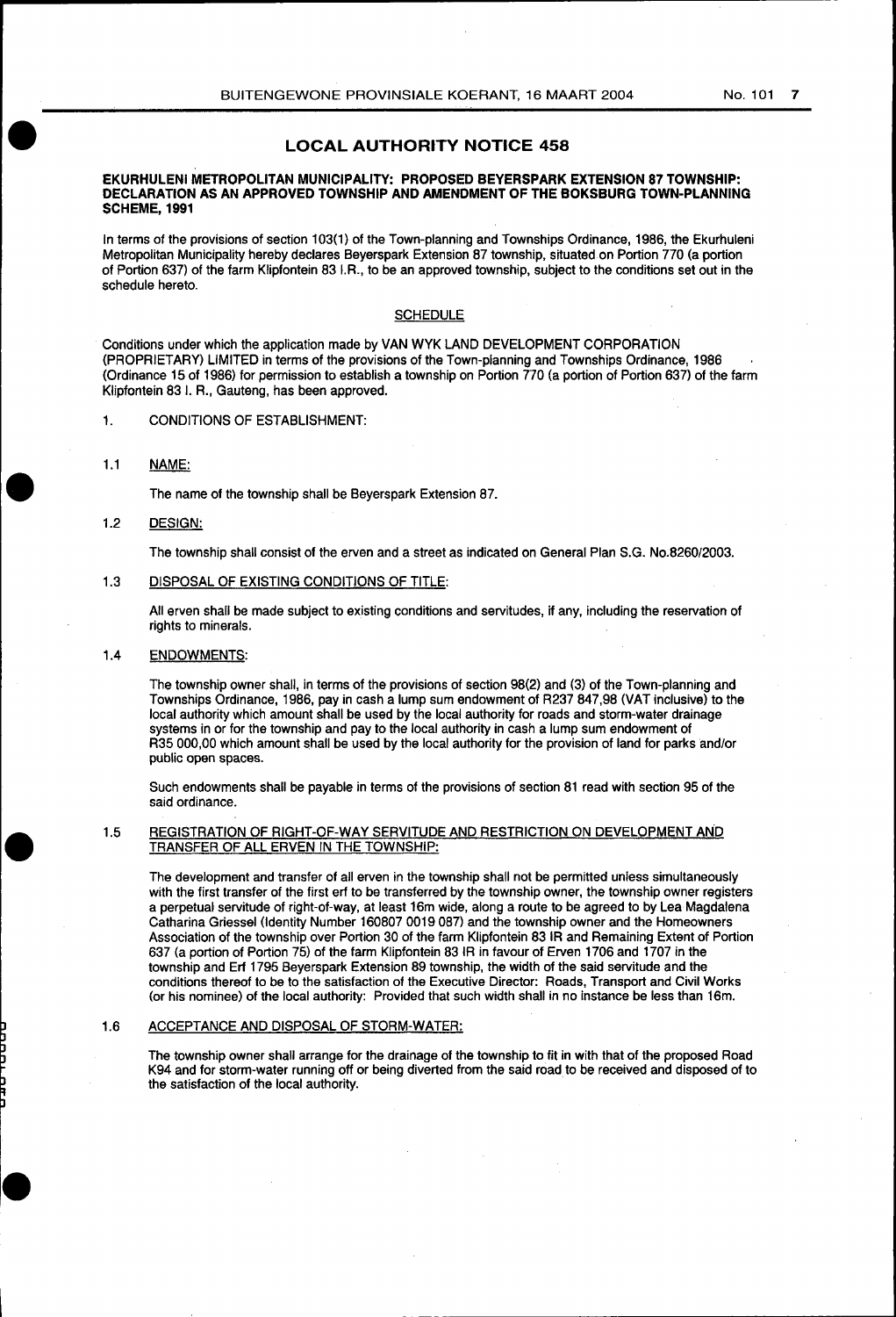#### 1.7 DEMOLITION OF BUILDINGS AND STRUCTURES:

The township owner shall at its own expense cause all existing buildings and structures situated within the building fine reserves, side spaces or over common boundaries to be demolished to the satisfaction of the local authority, when required by the local authority to do so.

#### 1.8 REMOVAL OR REPLACEMENT OF MUNICIPAL SERVICES:

It, by reason of the establishment of the township, it becomes necessary to remove or replace any existing municipal services, the cost thereof shall be borne by the township owner.

#### 1.9 REGISTRATION OF SERVITUDE:

The township owner shall within six (6) months from the date of publication of this notice, at its own expense and without payment of compensation register, to the satisfaction of the local authority, a servitude for sewerage purposes in favour of the local authority over Portion 30 of the farm Klipfontein 83 I.A., along the route where the sewer line has been installed.

### 1.10 ACCESS:

Ingress from road K94 and/or any link road thereof to the township and egress to road K94 and/or any link road thereof shall be restricted to Erf 1706 and that portion of Erf 1707 between Erven 1592 and 1602 in the township.

#### 2. CONDITIONS OF TITLE:

The erven shall be subject to the following conditions imposed by the local authority in terms of the provisions of the Town-planning and Townships Ordinance, 1986:-

#### 2.1 ALL ERVEN EXCEPT ERVEN 1706 AND 1707 (PRIVATE ROADS):

- (a) The erf is subject to a servitude, 2m wide, in favour of the local authority, for sewerage and other municipal purposes, along any two boundaries other than a street boundary, and in the case of a panhandle erf, an additional servitude for municipal purposes, 2m wide, across the access portion of the erf, if and when required by the local authority: Provided that the local authority may dispense with any such servitude.
- (b) No building or other structure may be erected within the aforesaid servitude area, and no largerooted trees shall be planted within the area of such servitude or within 2m thereof.
- (c) The local authority shall be entitled to deposit temporarily on the land adjoining the aforesaid servitude such material as may be excavated by it during the course of the construction, maintenance or removal of such sewerage mains and other works as it, in its discretion, may deem necessary, and shall further be entitled to reasonable access to the said land for the aforesaid purpose, subject to any damage done during the process of the construction, maintenance or removal of such sewerage mains and other works being made good by the local authority.
- (d) The purchasers of the erven (sectional title units and bodies corporate thereof included) in the township indemnify both the Department of Transport and Public Works and the local authority against all claims arising from the existence of noise emanating from the proposed K94 road when constructed or whilst being constructed or maintained as well as any costs associated with the erection or maintenance of acoustic screening.
- (e) The erf may not be transferred without the prior written consent of Monte Cristo Homeowners Association (universitas personarum).
- (f) The erf is entitled to a right-of-way servitude over Erven 1706 and 1707 (private roads) in the township.

#### 2.2 ERVEN 1597 AND 1604

The erf is subject to a servitude, 2m wide, for electrical and other municipal purposes along the northern boundary of the erf as indicated on the general plan.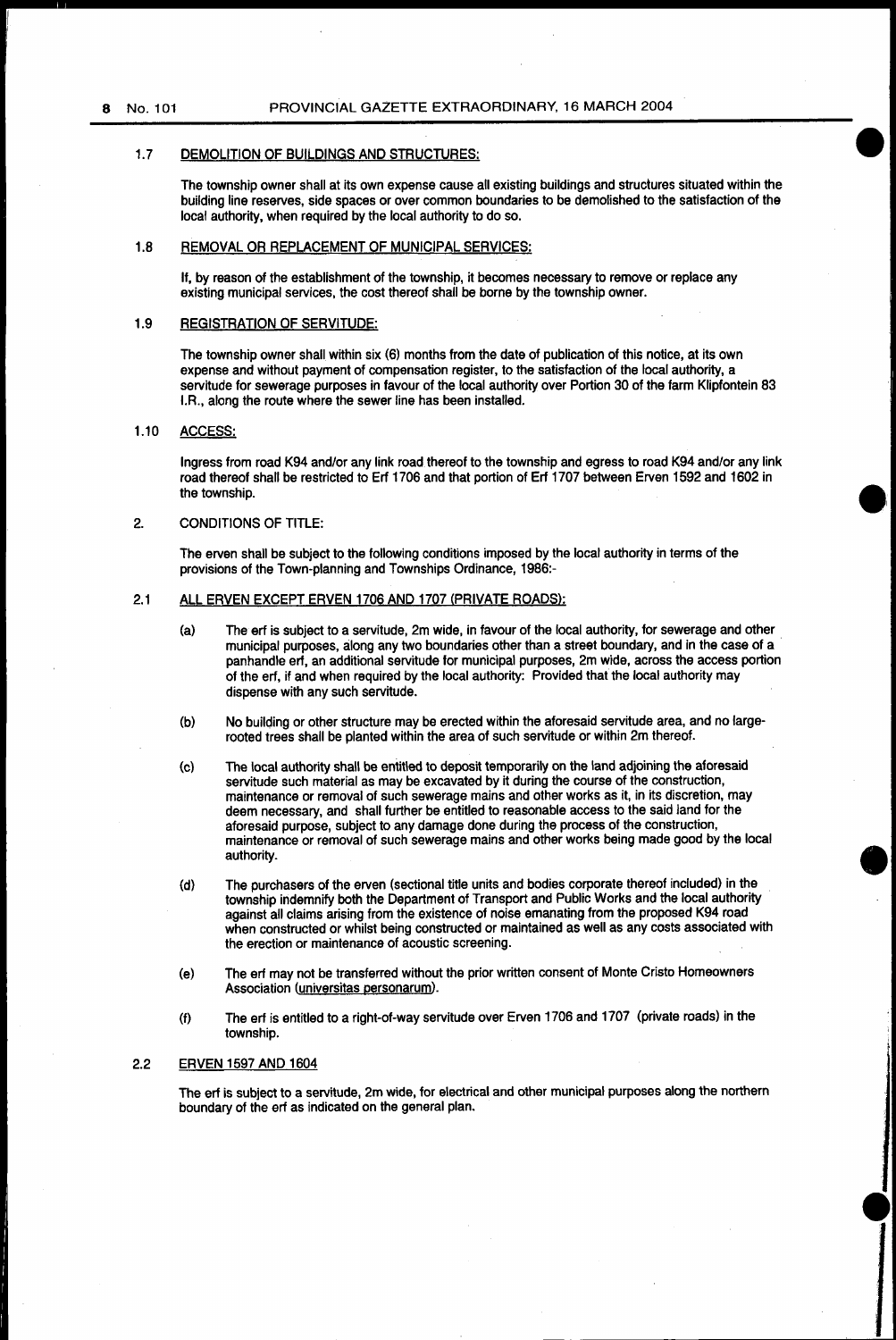### 2.3 ERVEN 1706AND 1707 (PRIVATE ROADS)

- (a) The erf is subject to a right-of-way servitude in favour of Erven 1589 up to and including 1705 and Erven 1708, 1709 and 1710 in the township.
- (b) The erf is subject to a servitude for sewerage, water reticulation, electrical purposes (excluding street lights) and other municipal purposes in favour of the local authority.
- (d) The erf is subject to a right-of-way servitude in favour of all the erven in Beyerspark Extension 89 township.

### 2.4 NOTARIAL TIE OF ERVEN

The township owner shall within six (6) months from the date of publication of this notice notarially tie Erven 1664, 1665 and 1666 Beyerspark Extension 87 township with Erven 1764, 1765 and 1766 Beyerspark Extension 89 township.

The Ekurhuleni Metropolitan Municipality hereby in terms of the provisions of section 125(1) of the Town-planning and Townships Ordinance, 1986, declares that it has adopted an amendment scheme being an amendment to the Boksburg Town Planning Scheme 1991, relating to the land included in Beyerspark Extension 87 township. A copy of the said town-planning scheme as adopted is open for inspection at all reasonable times at the office of the Area Manager: Development Planning, Civic Centre, Boksburg and the office of the Head of Department, Department Development Planning and Local Government, Gauteng Provincial Government, Johannesburg. The said amendment scheme is known as Boksburg Amendment Scheme 1095.

PAUL MAVI MASEKO: CITY MANAGER; CIVIC CENTRE BOKSBURG:<br>12 MARCH 2004 - 12 MARCH 2004 **NOTICE NO. 17/2004** 

#### PLAASLIKE BESTUURSKENNISGEWING 458

#### EKURHULENI METROPOLITAANSE MUNISIPALITEIT: VOORGESTELDE DORP BEYERSPARK UITBREIDNG *87:* VERKLARING TOT GOEDGEKEURDE DORP EN WYSIGING VAN DIE BOKSBURG DORPSBEPLANNINGSKEMA, 1991

Ingevolge die bepalings van artikel 103(1) van die Ordonnansie op Dorpsbeplanning en Dorpe, 1986, verklaar die Ekurhuleni Metropolitaanse Munisipaliteit hierby die dorp Beyerspark Uitbreiding 87 galee op Gedeelte 770 ('n gedeelte van Gedeelte 637) van die plaas Klipfontein 83 I.R. Gauteng, tot 'n goedgekeurde dorp, onderworpe aan die voorwaardes uiteengesit in die bygaande bylae.

#### BYLAE

Voorwaardes waarop die aansoek gedoen deur VANWYK LAND DEVELOPMENT CORPORATION (EIENDOMS) BEPERK ingevolge die bepalings van die Ordonnansie op Dorpsbeplanning en Dorpe, 1986 (Ordonnansie 15 van 1986) om toestemming om 'n dorp op Gedeelte 770 ('n gedeelte van Gedeelte 637) van die plaas Klipfontein 831.R. Gauteng, te stig, toegestaan is.

- 1. STIGTINGSVOORW AARDES:
- 1.1 NAAM:

Die naam van die dorp is Beyerspark Uitbreiding 87.

1.2 ONTWERP:

L C C C H

010<br>C

Die dorp bestaan uit die erwe en 'n straat soos aangedui op Algemene Plan S.G. nr. 8260/2003.

#### 1.3 BESKIKKING OOR BESTAANDE TITELVOORWAARDES:

Aile erwe sal onderworpe gemaak word aan bestaande titelvoorwaardes en serwitute, indien enige, met inbegrip van die voorbehoud van die regte op minerale.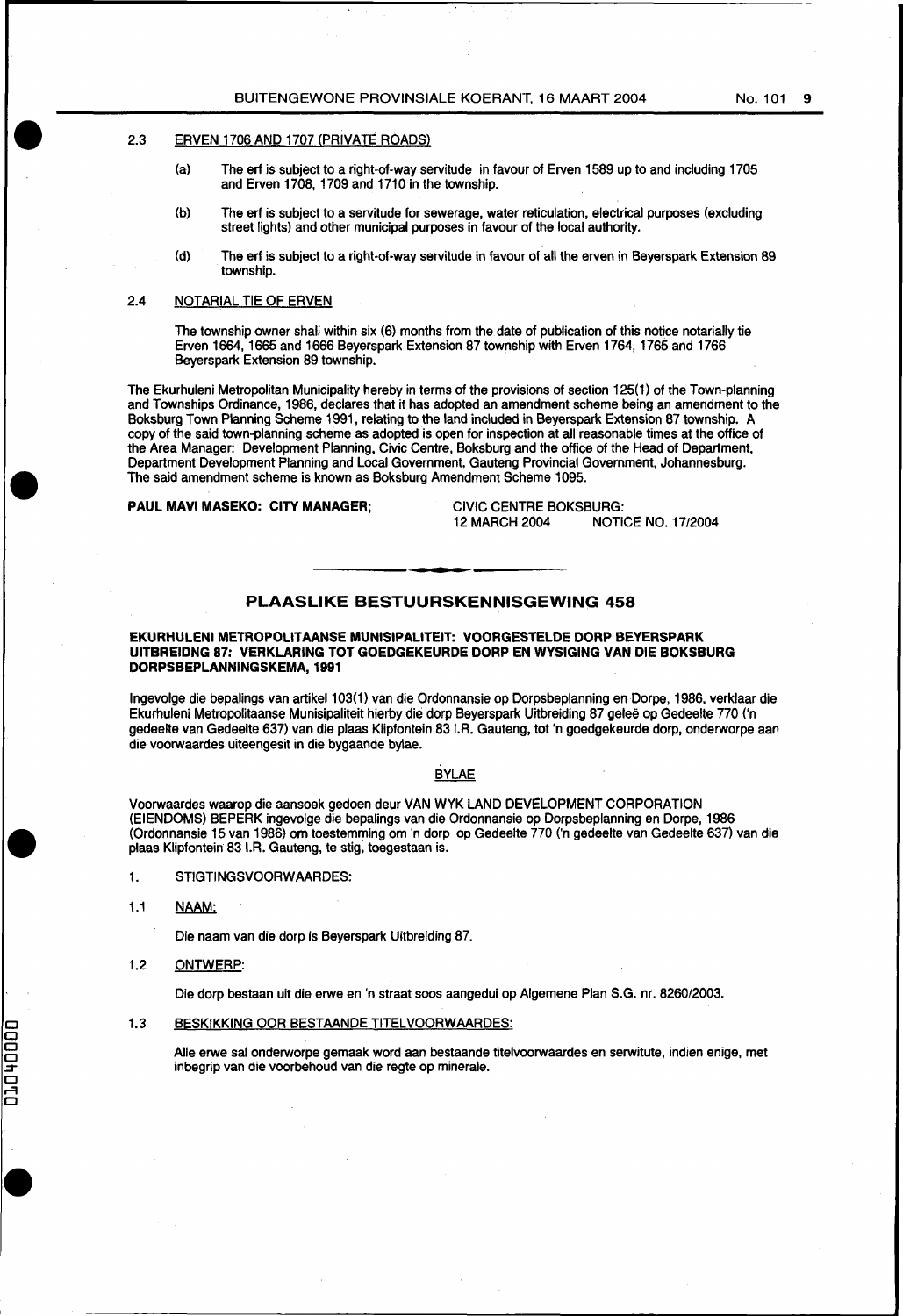#### 1.4 BEGIFTIGINGS:

Die dorpseienaar moat ingevolge die bepalings van artikel 92(2) en (3) van die Ordonnansie op Dorpsbeplanning en Dorpe, 1986 aan die plaaslike bestuur as begiftiging 'n globale bedrag van R237 847,98 (BTW ingesluit) in kontant betaal welke bedrag deur die plaaslike bestuur aangewend moet word vir die bou van strate en/of stormwaterdreineringstelsels in of vir die dorp en aan die plaaslike bestuur as begiftiging 'n globale bedrag van R35 000,00 in kontant betaal welke bedrag deur die plaaslike bestuur aangewend moet word vir die voorsiening van grond vir parke en/of openbare oopruimtes.

Sodanige begiftigings is betaalbaar ooreenkomstig die bepalings van artikel 81 gelees met artikel 95 van die gemelde ordonnansie.

#### 1.5 REGISTRASIE VAN REG-VAN-WEG SERWITUUT EN BEPERKING OP DIE ONTWIKKELING EN OORDRAG VAN ALLE ERWE IN DIE DORP:

Die ontwikkeling en oordrag van aile erwe in die dorp sal nie toegelaat word nie tensy die dorpseienaar, gelyktydig met die eerste oordrag van die eerste erf wat deur die dorpseienaar oorgedra sal word, 'n ewigdurende reg-van-weg serwituut, ten minste 16m wyd, registreer allangs 'n roete ooreengekom te word tussen Lea Magdalena Catharina Griessel (ldentiteitsnommer 160807 0019 087) en die dorpseienaar en die huiseienaarsvereniging van die dorp oor Gedeelte 30 van die plaas Klipfontein 83 IR en die Resterende Gedeelte van Gedeelte 637 ('n gedeelte van Gedeelte 75) van die plaas Klipfontein 83 IR ten gunste van Erwe 1706 en 1707 in die dorp en Erf 1795 dorp Beyerspark Uitbreiding 89, die wydte van die gemelde serwituut en die voorwaardes daarvan tot bevrediging te wees van die Uitvoerende Direkteur: Paaie, Vervoer en Siviele Werke (of sy genomineerde) van die plaaslike bestuur: Met dien verstande dat sodanige wydte in geen geval minder as 16m sal wees nie.

#### 1.6 ONTVANGS EN VERSORGING VAN STORMWATER:

Die dorpseienaar moet die stormwaterdreinering van die dorp so reel dat dit inpas by die voorgestelde pad K94 en moet die stormwater wat van die gemelde pad afloop of afgelei word ontvang en daaroor beskik tot bevreding van die plaaslike bestuur.

#### 1.7 SLOPING VAN GEBOUE EN STRUKTURE:

Die dorpseienaar moet op eie koste aile bestaande geboue en strukture wat binne die boulynreserwes, kantruimtes, of oor gemeenskaplike grense gelee is, laat sloop tot bevrediging van die plaaslike bestuur wanneer die plaaslike bestuur dit vereis.

#### 1.8 VERWYDERING OF VERVANGING VAN MUNISIPALE DIENSTE:

Indian dit, as gevolg van die stigting van die dorp, nodig word om enige bestaande munisipale dienste te verwyder of te vervang, moet die koste daarvan deur die dorpseienaar gedra word.

#### 1.9 REGISTRASIE VAN SERWITUUT

Die dorpseienaar moet binne ses (6) maande vanaf die datum van publikasie van hierdie kennisgewing, op eie koste en sander betaling van vergoeding, tot die bevrediging van die plaaslike bestuur, 'n serwituut vir rioleringdoeleindes ten gunste van die plaaslike bestuur oor Gedeelte 30 van die plaas Klipfontein 83 I.R., registreer, al langs die roete waar die rioolpyp geïnstalleer is.

**•** 

#### 1.10 TOEGANG:

lngang van pad K94 en/of enige verbindingspad daarvan tot die dorp en uitgang na pad K94 en/of enige verbindingspad daarvan word beperk tot Erf 1706 en daardie gedeelte van Erf 1707 tussen Erwe 1592 en 1602 in die dorp.

#### 2. TITEL VOORW AARDES

Die erwe is onderworpe aan die volgende voorwaardes opgele deur die plaaslike bestuur ingevolge die bepalings van die Ordonnansie op Dorpsbeplanning en Dorpe, 1986:-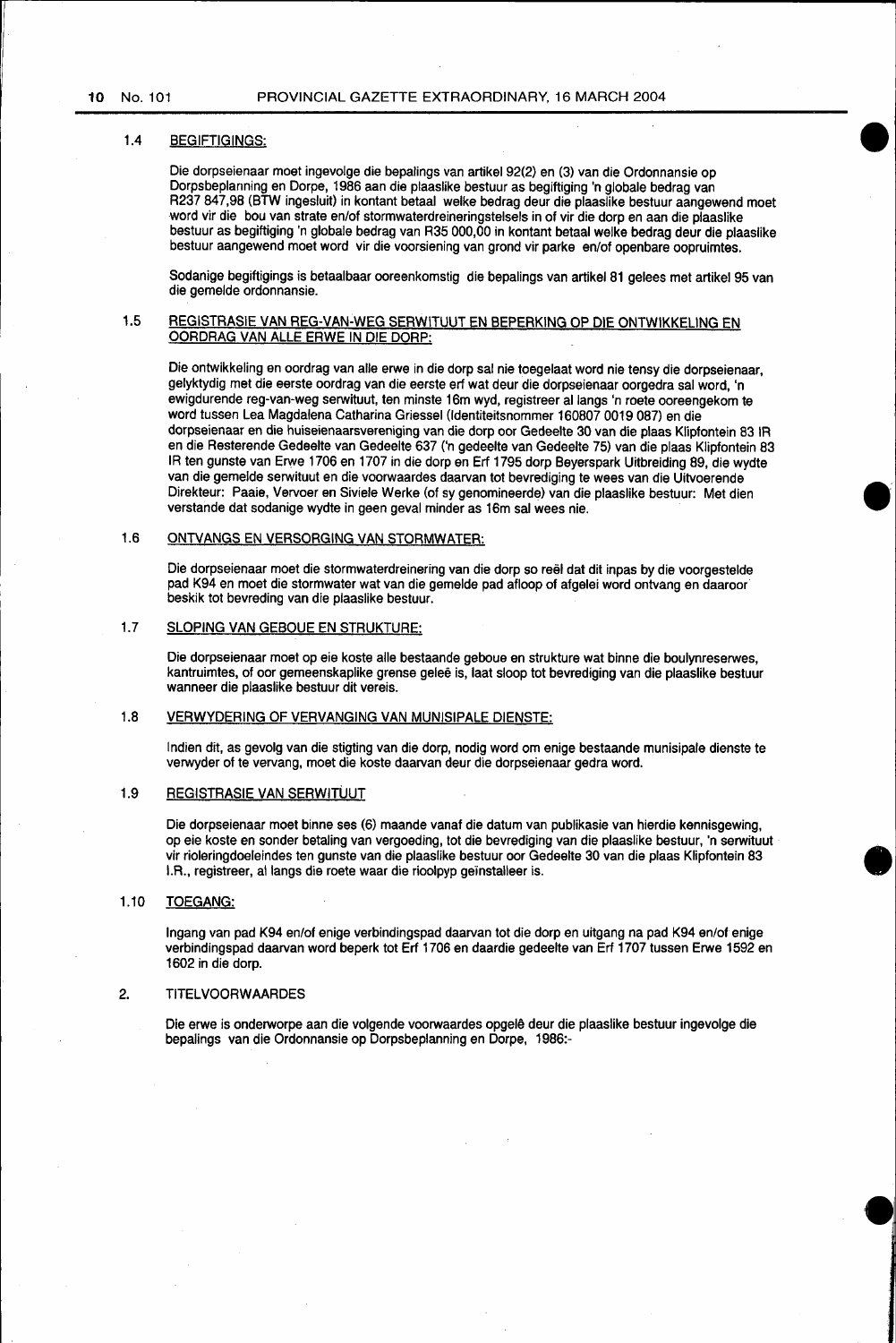### 2.1 ALLE ERWE BEHALWE ERWE 1706 EN 1707 (PRIVATE PAAIE):

- (a) Die erf is onderworpe aan 'n serwituut, 2m breed, vir riolering en ander munisipale doeleindes, ten gunste van die plaaslike bestuur, langs enige twee grense, uitgesonderd 'n straatgrens, en in die geval van 'n pypsteelert, 'n addisionele serwituut vir munisipale doeleindes, 2m wyd, oor die toegangsgedeelte van die ert, indian en wanneer deur die plaaslike bestuur benodig: Met dien verstande dat die plaaslike bestuur van enige sodanige serwituut mag afsien.
- (b) Geen gebou of ander struktuur mag binne die voormelde serwituutgebied opgerig word nie, en geen grootwortelbome mag binne die gebied van sodanige serwituut, of binne 'n afstand van 2m daarvan, geplant word nie.
- (c) Die plaaslike bestuur is geregtig om enige materiaal wat deur hom uitgegrawe word tydens die aanleg, onderhoud of verwydering van sodanige rioolhoofpypleidings en ander werke wat hy na goeddunke noodsaaklik ag, tydelik te plaas op die grond wat aan die voormelde serwituut grens en voorts is die plaaslike bestuur geregtig tot redelike toegang tot genoemde grond vir die voormelde doel, onderworpe daaraan dat die plaaslike bestuur enige skade vergoed wat gedurende die aanleg, onderhoud of verwydering van sodanige rioolhoofpypleidings en ander werke veroorsaak mag word.
- (d) Die kopers van die erwe (deeltiteleenhede en regspersone daarvan ingesluit) in die dorp vrywaar beida die Departement van Vervoer en Openbare Werke en die plaaslike bestuurteen aile eise wat mag voortspruit uit die bestaan van geraas afkomstig van die voorgestelde K94 pad wanneer gebou of terwyl dit gebou word of instand gehou word asook enige koste wat verband hou met die oprigting of instandhouding van akoestiese skerms.
- (e) Die erf mag nie sonder die voorafverkree geskrewe toestemming van die Monte Cristo Huiseienaarsvereniging (universitas personarum) getransporteer word nie.
- (f) Die erf is geregtig op 'n reg-van-weg serwituut oor Erwe 1706 en 1707 (private paaie) in die dorp.

#### 2.2 ERWE 1597 EN 1604:

Die erf is onderworpe aan 'n serwituut, 2m breed, vir elektriese en ander munisipale doeleindes langs die noordelike grens van die erf soos op die algemene plan aangedui.

#### 2.3 ERWE 1706 EN 1707 (PRIVATE PAAIE)

- (a) Die erf is onderworpe aan 'n reg-van-weg serwituut ten gunste van Erwe 1589 tot en met 1705 en Erwe 1708, 1709 en 1710 in die dorp.
- (b) Die erf is onderworpe aan 'n serwituut vir riolering, waterretikulasie, elektriese doeleindes (behalwe straatligte) en ander munisipale doeleindes ten gunste van die plaaslike bestuur.
- (c) Die erf is onderworpe aan 'n reg-van-weg serwituut ten gunste van aile erwe in die dorp Beyerspark Uitbreiding 89.

#### 2.4 NOTARieLE VERBINDING VAN ERWE

Die dorpseienaar moat binne ses (6) maande vanaf die datum van publikasie van hierdie kennisgewing Erwe 1664, 1665, en 1666 dorp Beyerspark Uitbreiding 87 notarieel verbind met Erwe 1764, 1765 en 1766 dorp Beyerspark Uitbreiding 89.

Die Ekurhuleni Metropolitaanse Munisipaliteit verklaar hiermee ingevolge die bepalings van artikel 125 (1) van die Ordonnansie op Dorpsbeplanning en Dorpe, 1986, dat dit 'n wysiging van die Boksburg Dorpsbeplanningskema 1991, wat betrekking het op die grond ingesluit in die dorp Beyerspark Uitbreiding 87 aanvaar het. 'n Afskrif van die gemelde dorpsbeplanningskema soos aanvaar, Iê te alle redelike tye ter insae in die kantoor van die Areabestuurder: Stedelike Beplanning, Burgersentrum, Boksburg en die kantoor van die Hoof van Departement, Departement Ontwikkelingsbeplanning en Plaaslike Regering, Gauteng Provinsiale Regering, Johannesburg. Die gemelde wysigingskema staan bekend as Boksburg wysigingskema 1095.

000H

n<br>O

**PAUL MAVI MASEKO: STADSBESTUURDER;** BURGERSENTRUM BOKSBURG: KENNISGEWING NR 17/2004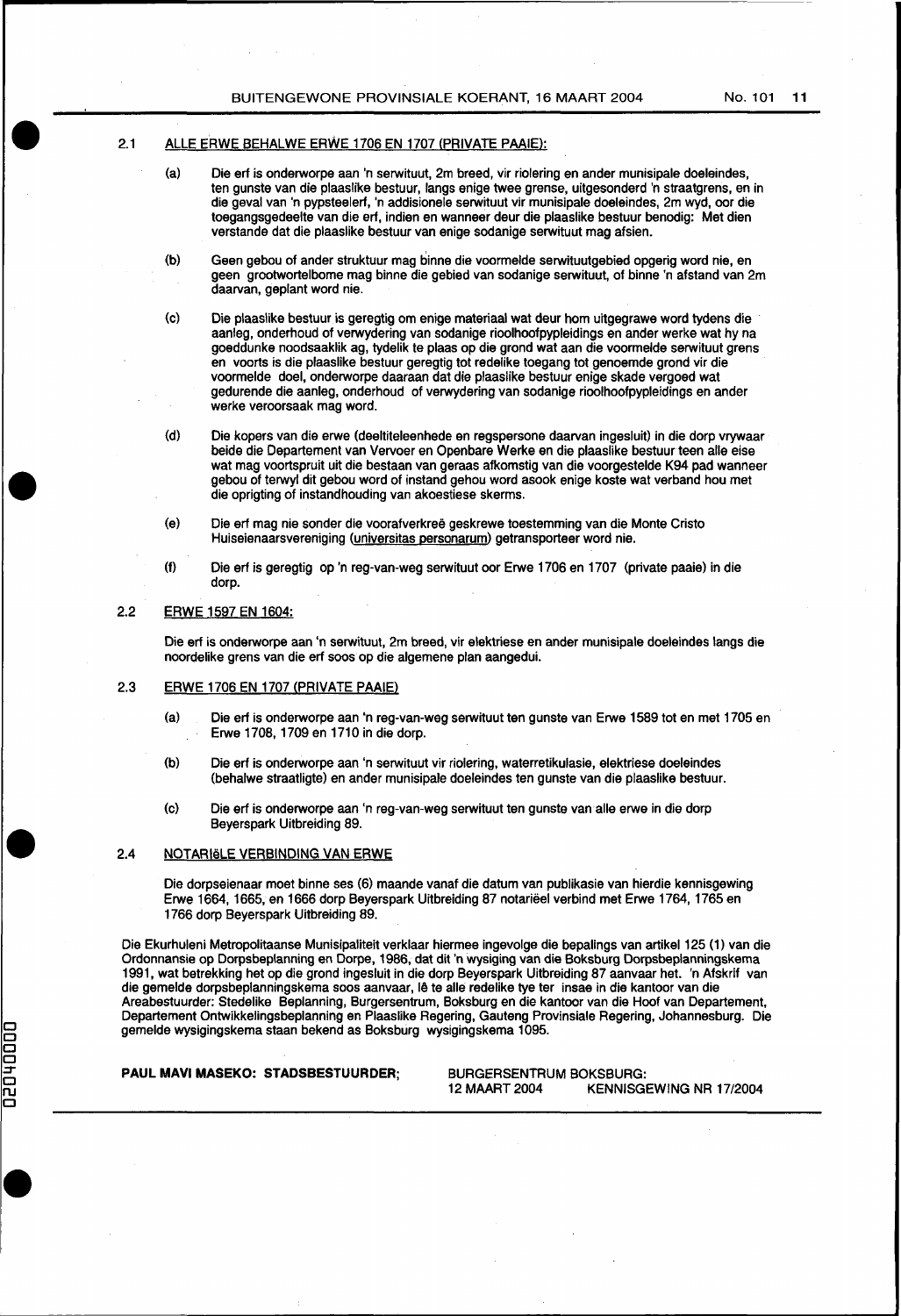



<sup>i</sup>**e:** 

# www. **SH UdZEIIE5** .co.za ••••••••••••••••••••••••

**A new information Portal keeping you up to date with news, legislation, the Parliamentary programme and which is the largest pool of SA Gazette information available on the Web.** 

- Easily accessible through the www!
	- Government Gazettes from January 1994
	- Compilations of all Indexes pertaining to the past week's Government Gazettes
	- All Provincial Gazettes- from September 1995
	- Parliamentary Bills- as of January 1999
- Available in full-text, with keyword searching
- Sabinet Online scans, formats, edits and organize information for you. Diagrams and forms included as images.
- No stacks of printed gazettes- all on computer. Think of the storage space you save.
- Offers Bill Tracker- complementing the SA Gazettes products.

For easy electronic access to full-text gazette info, subscribe to the SA Gazettes from Sabinet Online. Please visit us at www.sagazettes.co.za



•.' Tel: (012) 643-9500, Fax: (012) 663-3543, Toll free: 0800 11 8595, e-mail: corporate@sabinet.co.za, www: http://corporate.sabinet.co.za **<sup>W</sup>**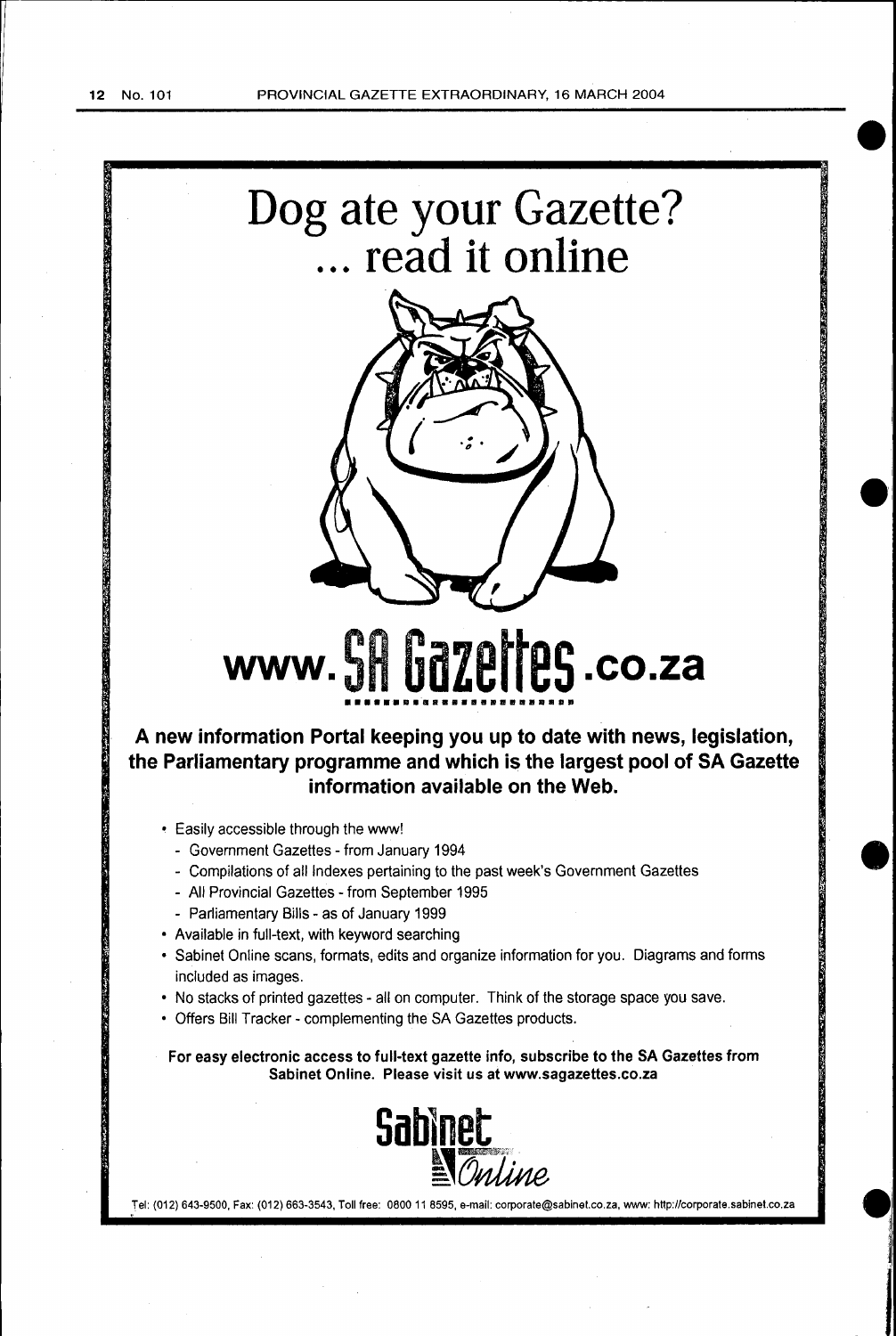BUITENGEWONE PROVINSIALE KOERANT, 16 MAART 2004 No. 101 13

Looking for out of print issues of Government and Provincial **Gazettes** 

We can provide photocopies

# **Contact**

**e·** 

**COOD+DED** 

The National Library of South Africa, Pretoria Campus PO Box 397 0001 PRETORIA

> Physical address C/o Andries and Vermeulen Streets Entrance in Andries Street

Contact details Tel: (012) 321-8931 Fax: (012) 325-5984 E-mail: infodesk@nlsa.ac.za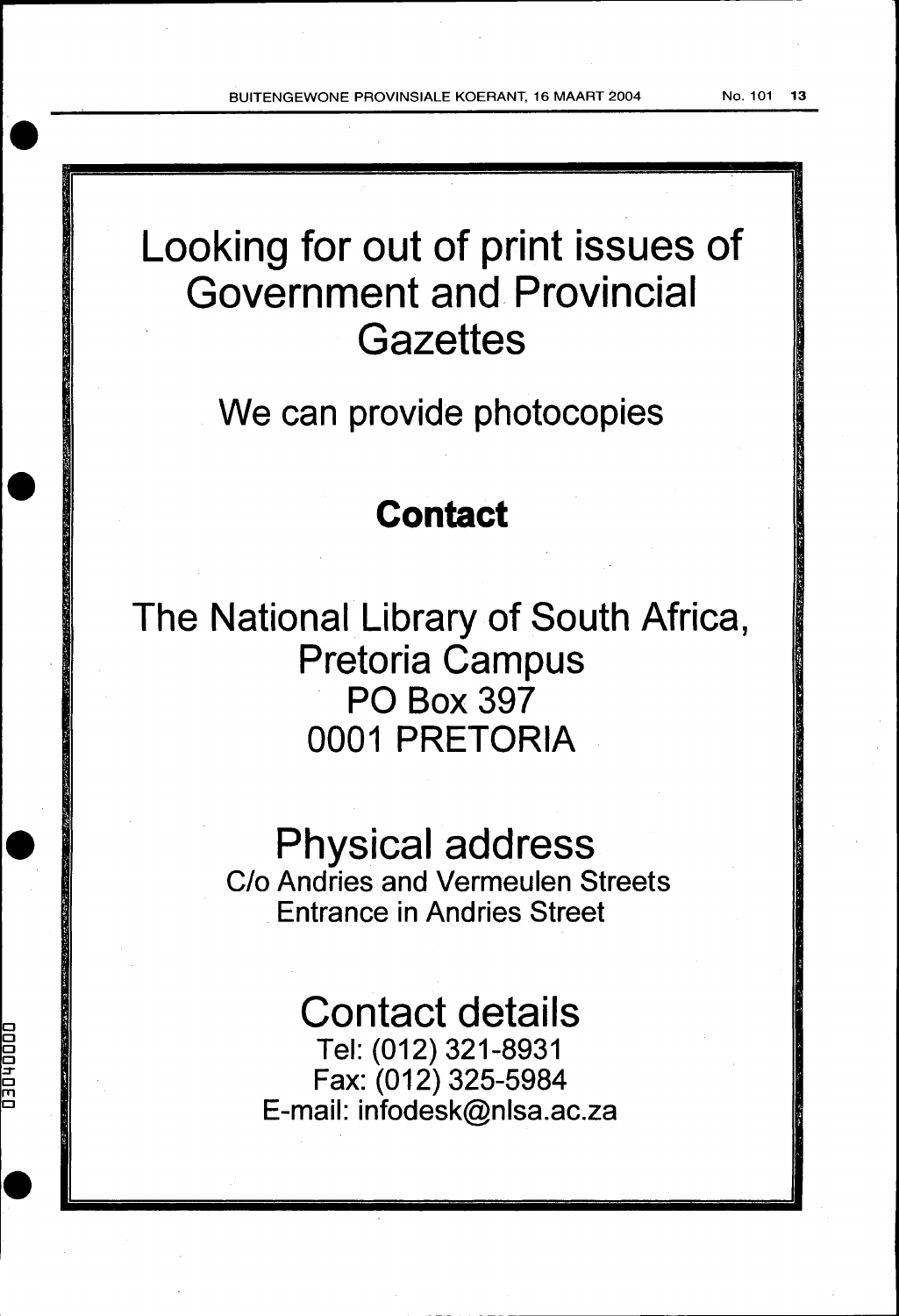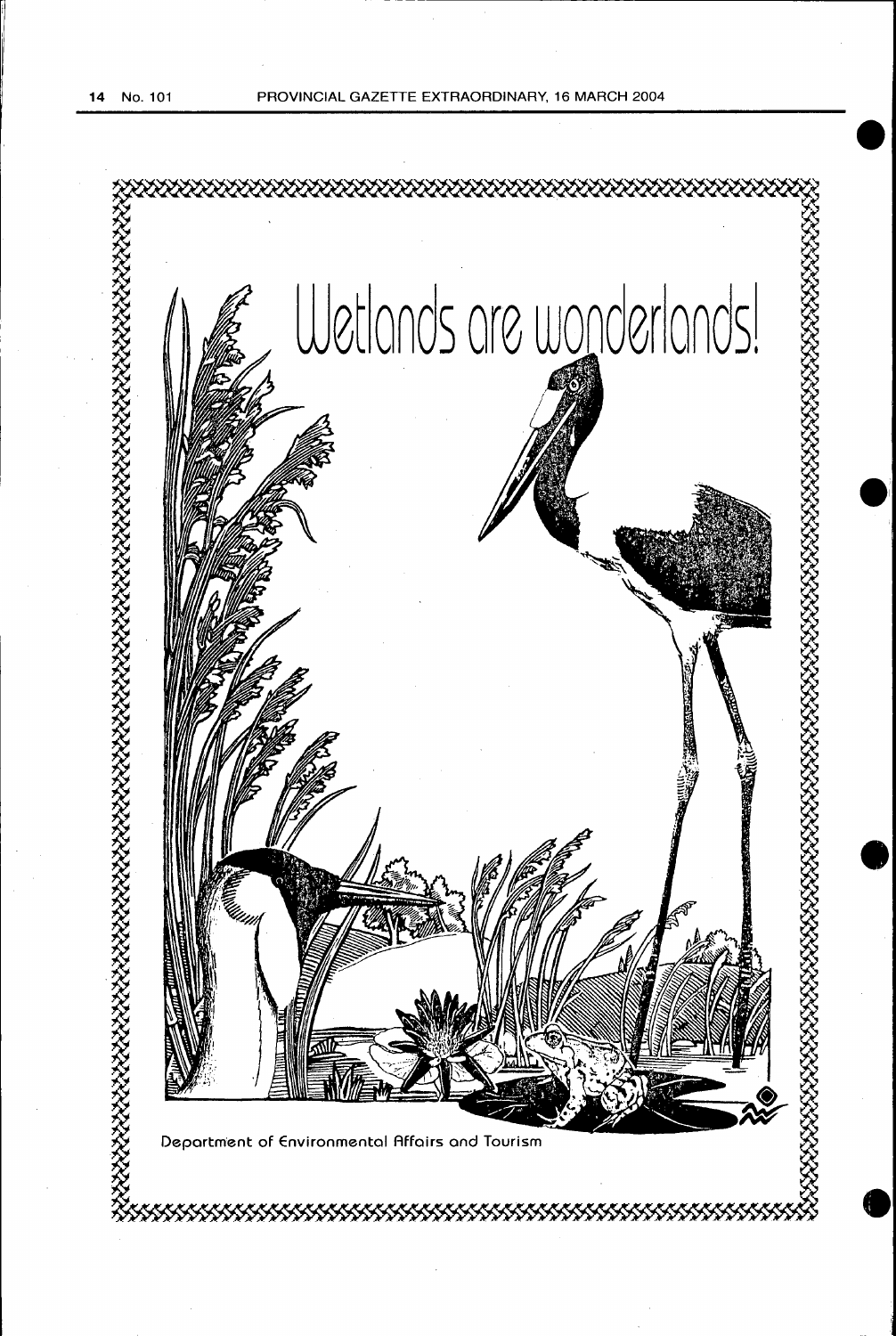### BUITENGEWONE PROVINSIALE KOERANT, 16 MAART 2004 No. 101 15



1000#0#0